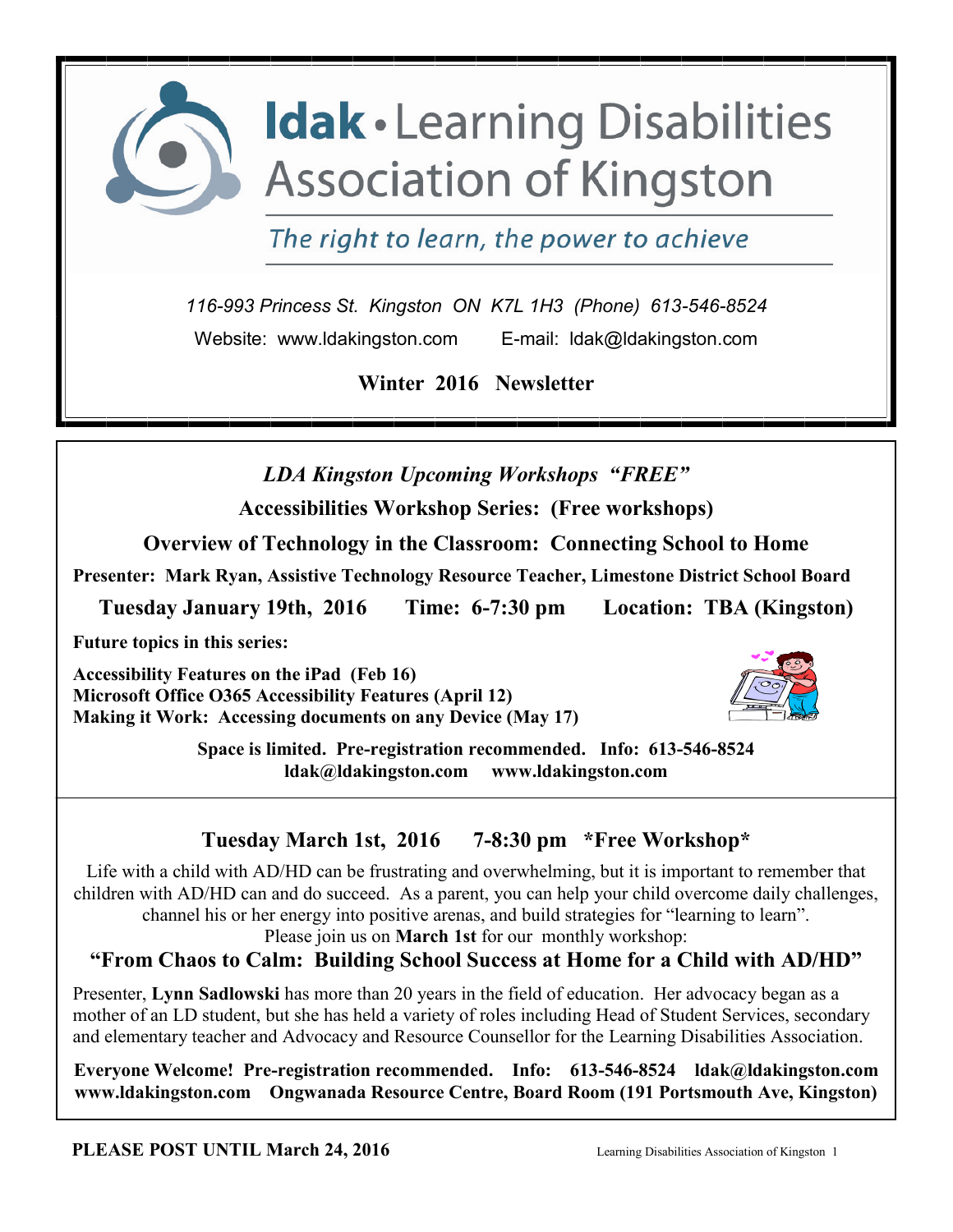### **GROUPS AND MEETINGS**

### **The Reading Clinic**

**UNLOCKING POTENTIAL, RESHAPING FUTURES SINCE 2001** [www.thereadingclinic.ca](http://www.thereadingclinic.ca)

Specialists in Dyslexia and Learning Disabilities Yes! Reading, Writing and Math

**New!** Twice Weekly After School Sessions Available

2 locations: 559 Bagot St 1287 Woodbine Rd **Contact: Jan MacLean 613 547-5179 jan@thereadingclinic.ca**

*Quintilian Social Club* 

An opportunity to meet new friends and practice social skills in authentic social situations.

Grades 3+ *Contact Laura DeSousa, Director of Programming 613-542-0400 www.quintilianschool.org* 

#### **KINGSTON'S ADHD PARENT SUPPORT GROUP**

Our group supports parents who have children with ADHD in the Kingston and surrounding area. We are a not-for-profit parent to parent support group.

**OUR MISSION:** "*To better the lives of children and Families living with ADHD"*

**Monthly** Support Meetings (Nov-June) **Yearly** ADHD Awareness Campaign (June)

adhdpsgkingstonon@gmail.com613-389-3894 www.adhdsupportgroup.ca 255 Kingscourt Ave.

#### **The Reading Room: Intervention, Treatment, Success!**

The Reading Room offers school year support for struggling readers. After school and online sessions are individualized to meet the needs of each student using multi-sensory, research based programs.

For more information call: 613-328-0223 or email info@thereadingroomonline.com







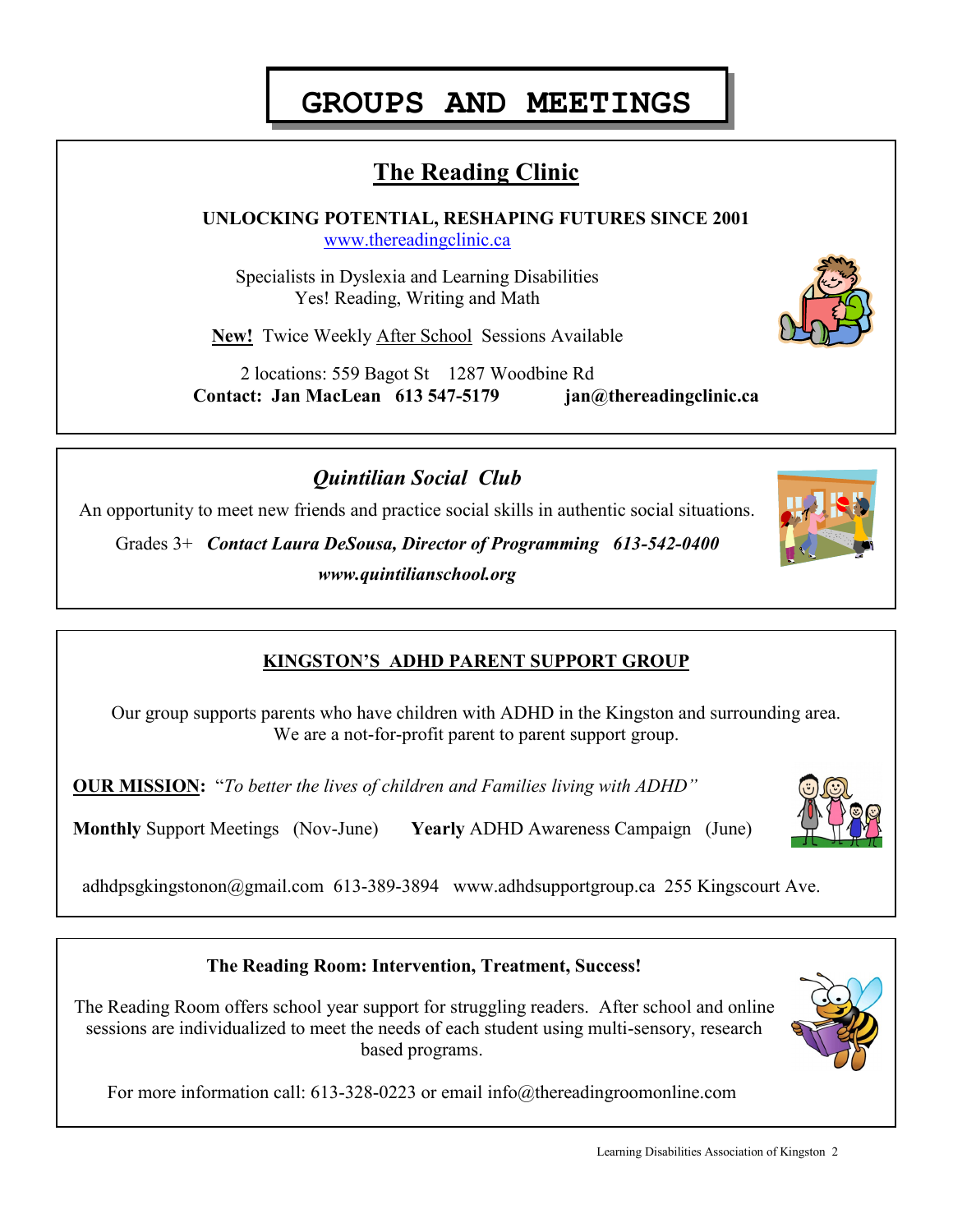# Nurturing Advocacy in Our Youth: Thoughts for Parents and Helping Adults

### **"They need to learn to advocate for themselves"**

This is a phrase I hear often from parents and teachers in my work with LD kids at a children's mental health centre in Toronto. Who could disagree with that statement? It is our ultimate goal that youth will be able to communicate their needs effectively. But what we miss is that the act of "self-advocacy" often relies on skills and abilities that are still developing in our youth and we often have higher expectations for our kids with LDs than we do for kids who don't have learning challenges because there is a higher need for accommodation. Often, the skills needed to advocate actually highlight an area of weakness for a student with an LD. If they could clearly express themselves in a written or verbal fashion, there wouldn't be a need to do it in the first place!

Research suggests that most students are not ready to independently advocate for themselves until late adolescence. It also shows that self-advocacy skills greatly contribute to successful outcomes in children with LDs and mental health issues. We need to support our kids and nurture their skills and abilities to help them succeed in an age-and-stage appropriate way, building on their strengths. Ultimately, parents, teachers and students all agree - this is an important life skill to learn so we will explore some necessary steps for success. How do we get there?

First, I think it is helpful to actually define "advocacy" because there are many different interpretations and definitions. For this article, "advocacy" refers to "seeking active support for positive change"; therefore, "self-advocacy" means that one is taking action on their own behalf.

It is clear that the task of self-advocacy requires many high order thinking and communication skills that may still be developing, making it a gradual process that needs active support, and access to information and skills from adults in the students' world. It also requires realistic expectations of the student by everyone involved.

This kind of process will take ongoing conversations by the larger team including parents, teachers, and the student themselves. We often have important meetings about a student where we don't include them and yet expect them to self-advocate in the chaotic moments of classroom life when emotions may be running high. Practice in safe settings like arranged meetings so that supportive relationships can be fostered with school staff. This kind of relational safety is what will eventually lead to increased confidence and ability to communicate needs effectively in the moment. Again, these are skills that develop over adolescence and shouldn't be expected without support and scaffolding across environments.

Do you hear helicopter blades bearing down on us from overhead? Let me be clear: I am not talking about taking over for a child - quite the contrary - I'm suggesting breaking things down into manageable sections and adjusting levels of support as kids move forward with their confidence and level of skills development, not unlike an Individual Education Plan (IEP). Where to start?

Cont'd on next page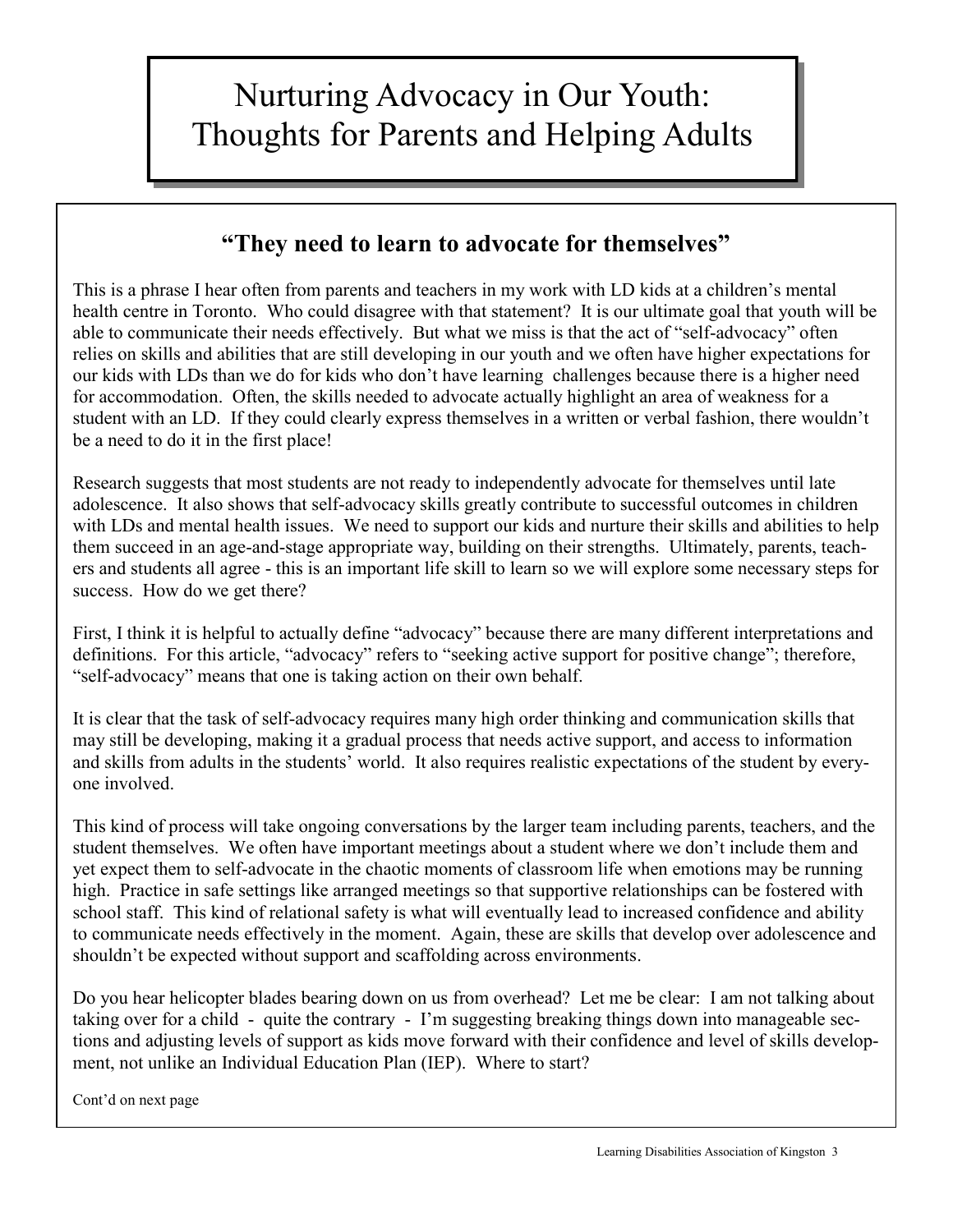# Nurturing Advocacy in Our Youth: Thoughts for Parents and Helping Adults

#### **"How to help the individual be ready for "self-advocacy"**

1. Knowledge of Self:

Do they have a clear understanding of their LD? Do they know what will help them? This stage may take time and support as self-acceptance is a process. Clear, direct conversations as an age appropriate level can begin as soon as the diagnosis is given and can evolve with the child as they become mature and ready to share and integrate their own interpretations. Also, if adults helping the child can't answer the above questions, it may be a sign that additional information is needed - perhaps an updated assessment or additional exploration would be helpful.

#### 2. Knowledge of Communication Skills:

Help them develop the skills to communicate their needs. Can they articulate things with you in a safe place during practice time? Can they start by saying a few words at a meeting with a parent/adult supporter with them before being expected to do it alone in the moment in front of their peers? Would they prefer to write a letter explaining things instead of doing it verbally? Use their strengths here - whatever modality they are strongest with, including bringing examples of where things worked or didn't work. Do they know how to give positive feedback? (Kids sometimes unintentionally put adults on the defensive with their brutal honesty.) Teach phrases to use and ones to avoid ("you never help me!") If they can't do this with a parent at home practicing, they may not be ready to do it on their own. Go with them to start. Call a meeting but let the student "chair" it.

#### 3. Knowledge of the System:

Do they know who to ask? When office hours are? A medium that the teacher prefers? Email for example? Right after class? Do they know the accommodations that are easier or more challenging for a teacher to provide? It is very difficult to know the system and you can see that this may take some ongoing communication and team building with those who are going to receive the requests so that everyone is ready and understands what the system requires for success.

#### **TIPS:**

Plan for specific situations. Practice at home including things like tone of voice, body language, and word choices. Write a script, letter or an email.

Identify supporters. Who is your child's "go-to" person who they feel most comfortable with, who may be able to smooth the way for the student to advocate for themselves.

Understand school policies and discuss realistic expectations for support that teachers can offer.

Have a plan for when things go wrong—Brainstorm about what to do/who to go to if things aren't working

Cont'd on next page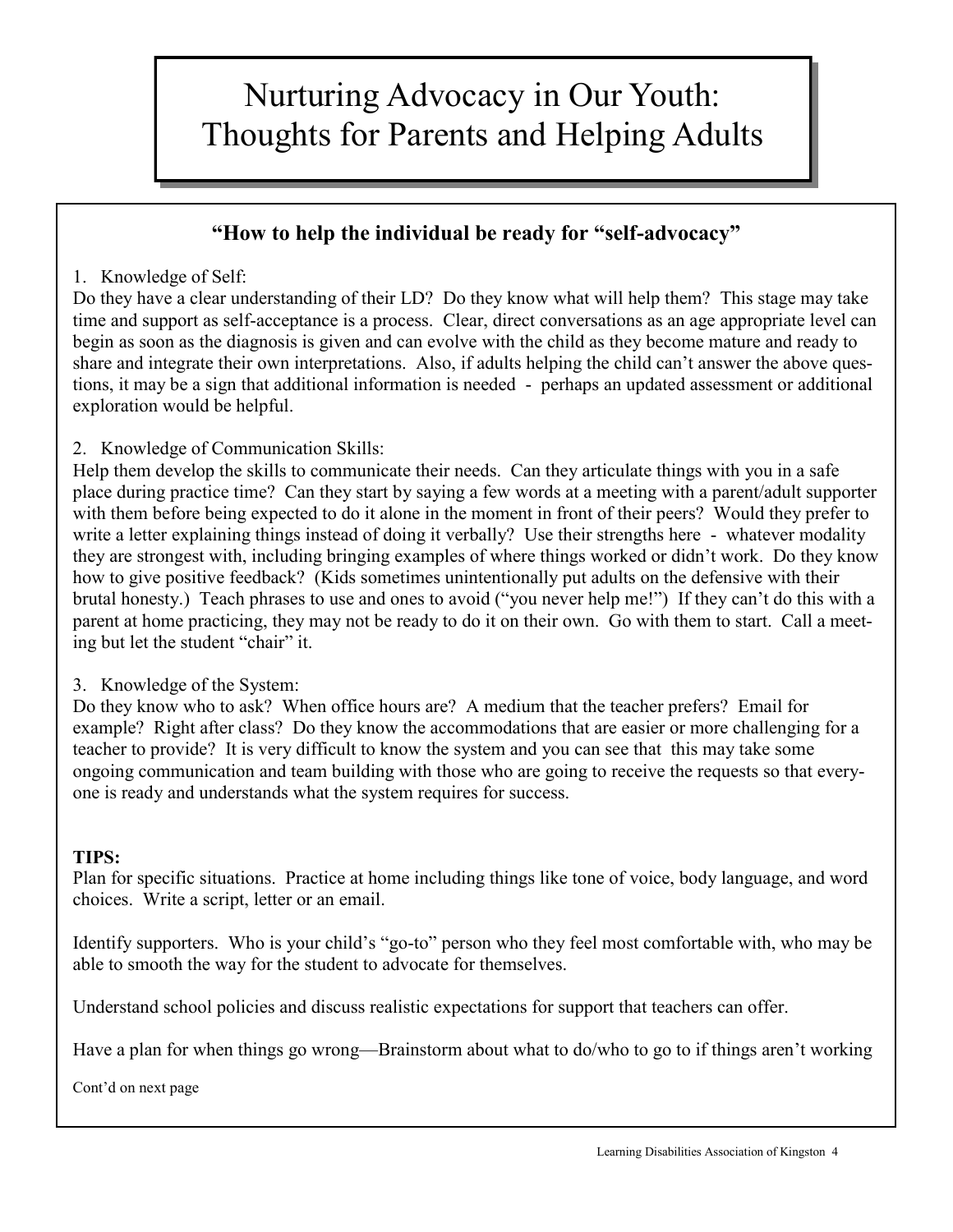# Nurturing Advocacy in Our Youth: Thoughts for Parents and Helping Adults

(supply teacher in an exam won't allow accommodations for example). Students are often very good at articulating where problems happen in their day - ask them to come up with barriers so you can work around them. What are the next steps?

Finally, understand when a situation is not appropriate for self-advocacy and adults need to become more involved. Intervene directly if a student complains of bullying, or is upset and says they tried and "it didn't work". This can be demoralizing for a student and being told to "try again" is very hard to hear. Also, if the youth talks about feeling sad, depressed, overwhelmed, hopeless, angry or frustrated….these feelings may be signs that expectations are too high or even that mental health issues are present or brewing. Our kids need our help with feelings so listening and acknowledging them can go a long way to understanding and working together towards solutions.

Understand that no one person can do this alone: not our youth, not parents, not school staff. You can always bring on more team members including therapists, guidance counselors, and peers to help. It is through ongoing relationships and discussions that situations are understood, addressed and resolved. Remember that conflicts, mistakes, "failures", can be an opportunity to come together and have a more indepth conversation.

You can see that communication and cooperation are paramount to this kind supportive approach to developing self-advocacy skills. Know that your efforts are worth it as you work together towards the goal of youth effectively advocating for themselves.

LDAO Communique: By Melissa Rowbotham

#### **Volunteers Needed**

LDA Kingston is seeking to build our volunteer base for our *Charity Bingos*.

All volunteers must attend a 1.5 hour bingo information session prior to volunteering for any bingo sessions. Volunteers must be at least 18 years old.

The bingos are held in a quiet, smoke-free environment on Montreal Street and the session is 2 hours in length. Volunteers work in pairs from our organization. The volunteer's main job is to call back winning card numbers. Volunteers do not sell cards or handle any money. Volunteers may participate at their convenience.

If you are interested, please email Lana at: ldak@ldakingston.com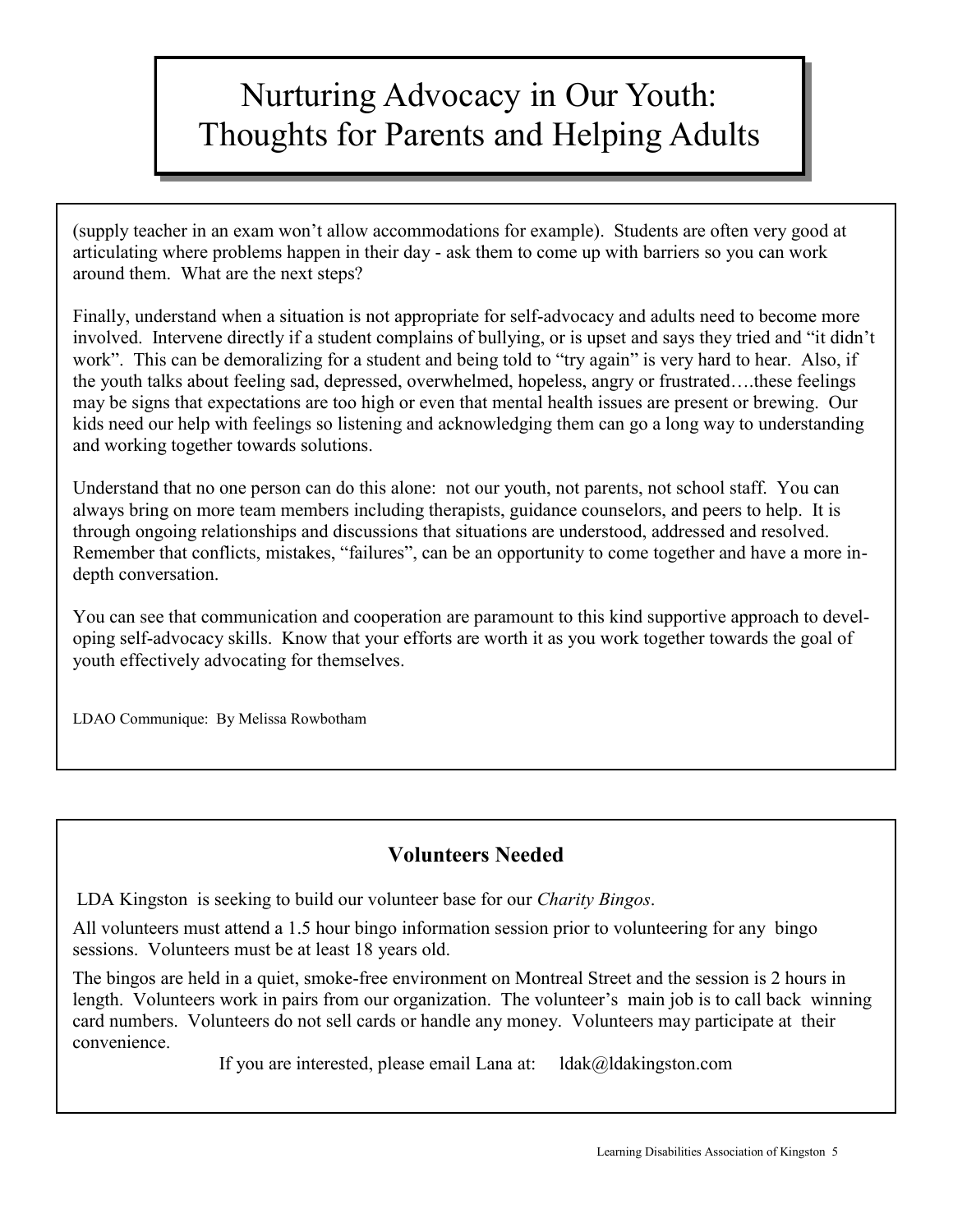## **Cultivating Resilience - Helping Children Develop Skills To Thrive in Good Times and in Bad**

When we look at our 5 year old jumping rope or over-texting pre-teen, we do not see the 35 year old that they will eventually be. While we need to consider their happiness and success today, we also need to consider the skills they will need to navigate the increasingly complex world and become that well-adjusted 35 year old. In order to overcome adversity and view challenges as opportunities, they need resilience. Resilience is the capacity to rise above difficult circumstances, allowing our children to exist in this lessthan-perfect world, while moving forward with optimism and confidence.

Every parent wants to shelter their child from physical pain, worry, heart-break or regret. Wouldn't it be great if we didn't have to be concerned about bullying, divorce, peer pressure, terrorism or poverty. But does sheltering children from "life" really benefit them? Consider that even if we could immunize children from disappointment and stress, they would never have the chance to experience the satisfaction of facing a challenge, overcoming the adversity and thereby discovering that they are able to cope with stress and misfortune. To appreciate success or experience joy, we need to be faced with some struggle, failure or rejection. Recognizing good fortune required experiencing misfortune.

#### **What factors make someone resilient?**

Resilience begins with a positive attitude. Resilient people are optimistic. They can regulate their emotions and see failure as a form of helpful feedback. Resilient people have the ability to change course and move forward even after misfortune.

Resiliency is a mindset. Resilient people see challenges as opportunities and believe that they ultimately strengthen them. They seek solutions to problems rather than self-doubt, victimization or a "why me" attitude.

Resilience is often uneven. Sometimes a person can be extremely resilient in one area of their life, but need extra support in another.

Resilience is not a trait of "perfect people". Those seeking perfection are fearful of making a mistake and thus won't take chances unless they are sure of success. Resilient people do take risk, confident in their ability to overcome a failure and move forward.

In his book, **Building Resilience in Children and Teens**, Dr. Kenneth Ginsburg set out the 7Cs: **The Essential Building Blocks of Resilience**

#### **Competence:**

When we notice what young people are doing right and give them opportunities to develop important skills, they feel competent. We undermine competence when we don't allow young people to recover themselves after a fall.

Cont'd on next page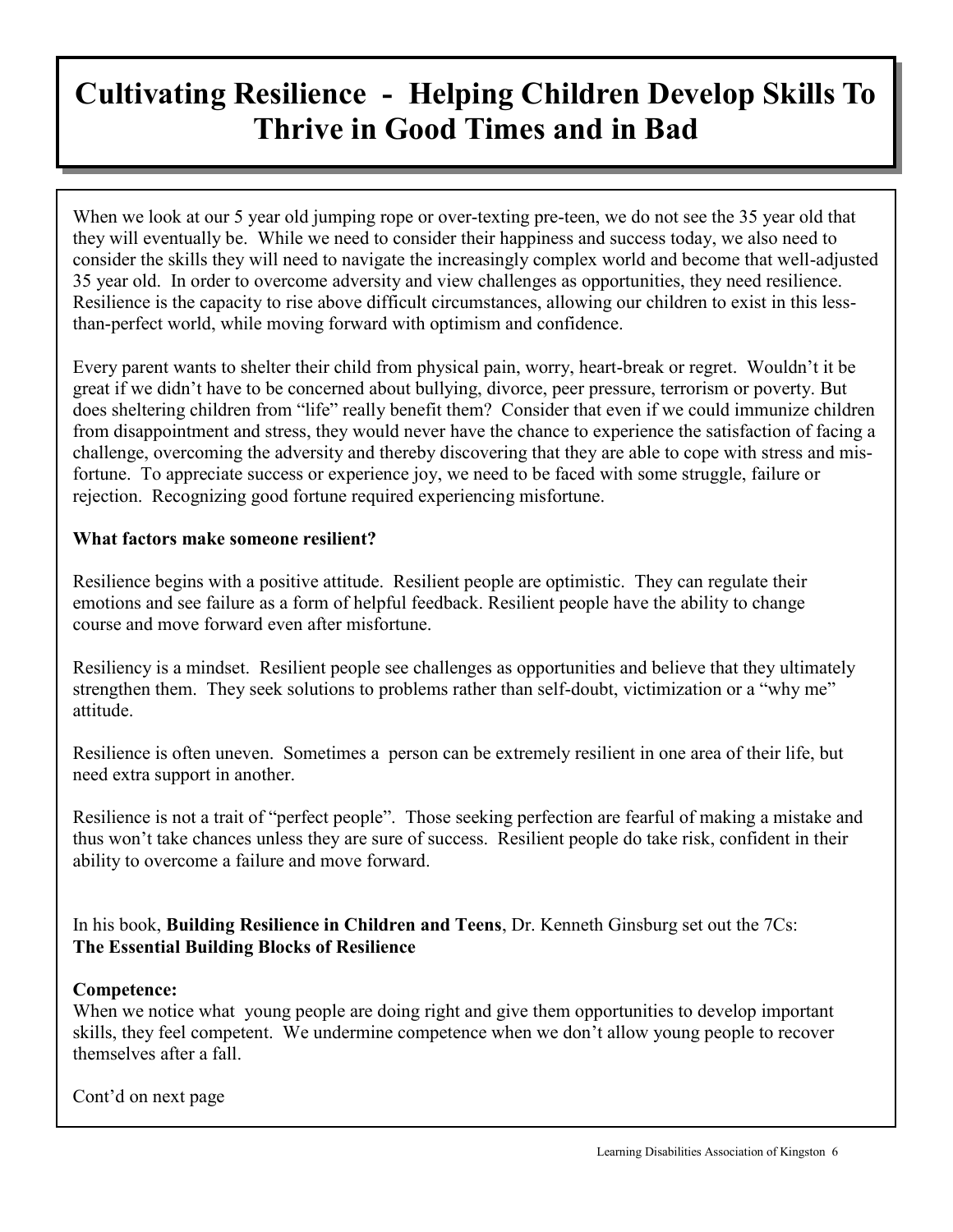## **Cultivating Resilience - Helping Children Develop Skills To Thrive in Good Times and in Bad**

#### **Confidence:**

Young people need confidence to be able to navigate the world, think outside the box, and recover from challenges.

#### **Connection:**

Connections with other people, schools, and communities offer young people the security that allows them to stand on their own and develop creative solutions.

#### **Character:**

Young people need a clear sense of right and wrong and a commitment to integrity.

#### **Contribution:**

Young people who contribute to the well-being of others will receive gratitude rather then condemnation. They will learn that contributing feels good, and may therefore more easily turn to others, and do so without shame.

#### **Coping:**

Young people who possess a variety of healthy coping strategies will be less likely to turn to dangerous quick-fixes when stressed.

#### **Control:**

Young people who understand privileges and respect are earned through demonstrated responsibility will learn to make wise choices and feel a sense of control.

#### **Bottom Line #1:**

Young people live up or down to expectations we set for them. They need adults who believe in them unconditionally and hold them to the high expectations of being compassionate, generous, and creative.

#### **Bottom Line #2:**

What we do to model healthy resilience strategies for our children is more important than anything we say about them.

While no parent wishes adversity upon his or her child, realistically we know "life" happens. Our children need to be capable of handling what the "road of life" throws at them—the ups, the downs, the bumps and the curves. They need to be prepared to cope with difficult situations and bounce back. If we want our children to fully experience the world—with all of it's pain and all of it's joy—our goal has to be resilience.

You can find Dr. Ginsburg's book in the local library or visit his website at: **www.fosteringresilience.com** to learn more.